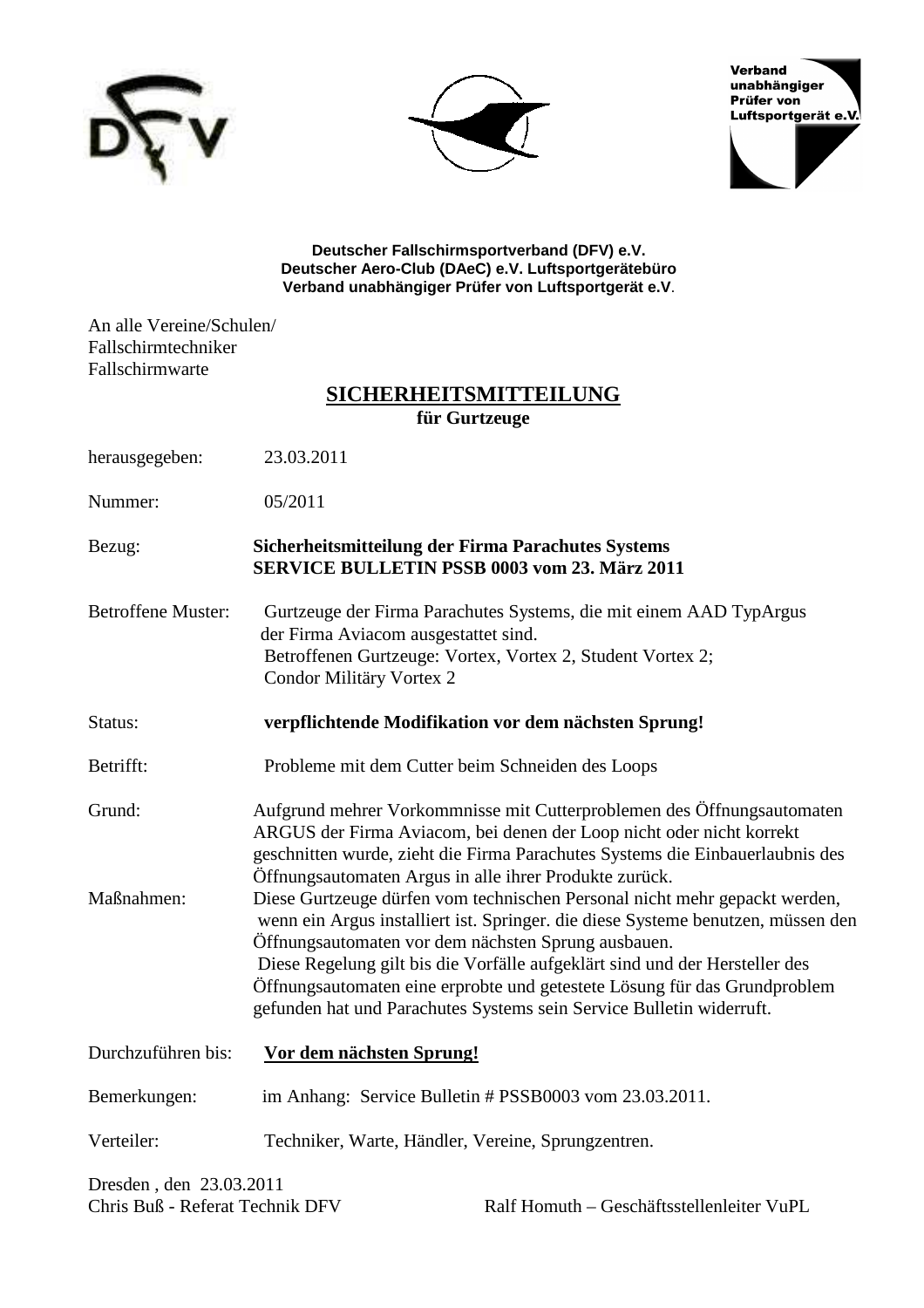

## SERVICE BULLETIN

------------------------------------------------------------------------------------------------------------

Date : March 23, 2011 Service Bulletin# PSSB0003 #Pages 2 Subject : Aviacom Argus AAD installation approval in Parachute Systems products Status : MANDATORY Identification : Vortex, Vortex 2, Student Vortex 2, Condor Military Vortex2

BACKGROUND : Over the past few years, there have been documented reports from the field of Argus AAD firings which failed to fully cut the reserve closure loops. Aviacom, the manufacturer was contacted in concern to these incidents. They have failed to identify the cause of the problem and have not come forward with a solution to this ongoing problem.

The cutter is positioned at the base of our reserve container below the free bag, failure of the cutter to fully sever the loop will result in a hesitation at low altitude and with no ripcord pull by the jumper will result in a fatality. With the cutter situated above the reserve pilot chute as in a lot of rigs out there it makes things worse as it may interfere or prevent manual activation of the reserve parachute system.

There is a potentially more serious safety issue with a partially cut loop on later jumps as the reserve could activate as the jumper is preparing to exit the aircraft or at anytime in freefall with other jumpers above him/ her.

In light of the seriousness of the aforementioned potential scenarios, Parachute Systems is hereby withdrawing approval of the installation of The Aviacom Argus AAD in any and all of their harness/ container systems. This action will remain in affect until such time as Aviacom has identified the root cause of the problem and has developed a proven and tested solution to resolve it to our satisfaction and until further notice.

14 CFR Part 65.129 ( e ) states that " No certificated parachute rigger may Pack, maintain, or alter a parachute in any manner that deviates from the procedures approved by the administrator or the manufacturer of the parachute." Parachute Systems no longer approves any procedure to install the Argus AAD in Parachute Systems products, and hereby rescinds any prior approved procedures to do so. Because of the this cancellation of the approval of the installation of the Argus AAD in Parachute Systems products, it could now be in violation of 14 CFR Part 65.129 ( e ) if a certificated parachute rigger were to pack a Parachute Systems harness/ container system with an Argus AAD installed. It could also be a violation of 14 CFR Part 65.129 (b) , if , because of the installation of an Argus AAD , a parachute were to be deemed by the FAA to not be safe for emergency use.